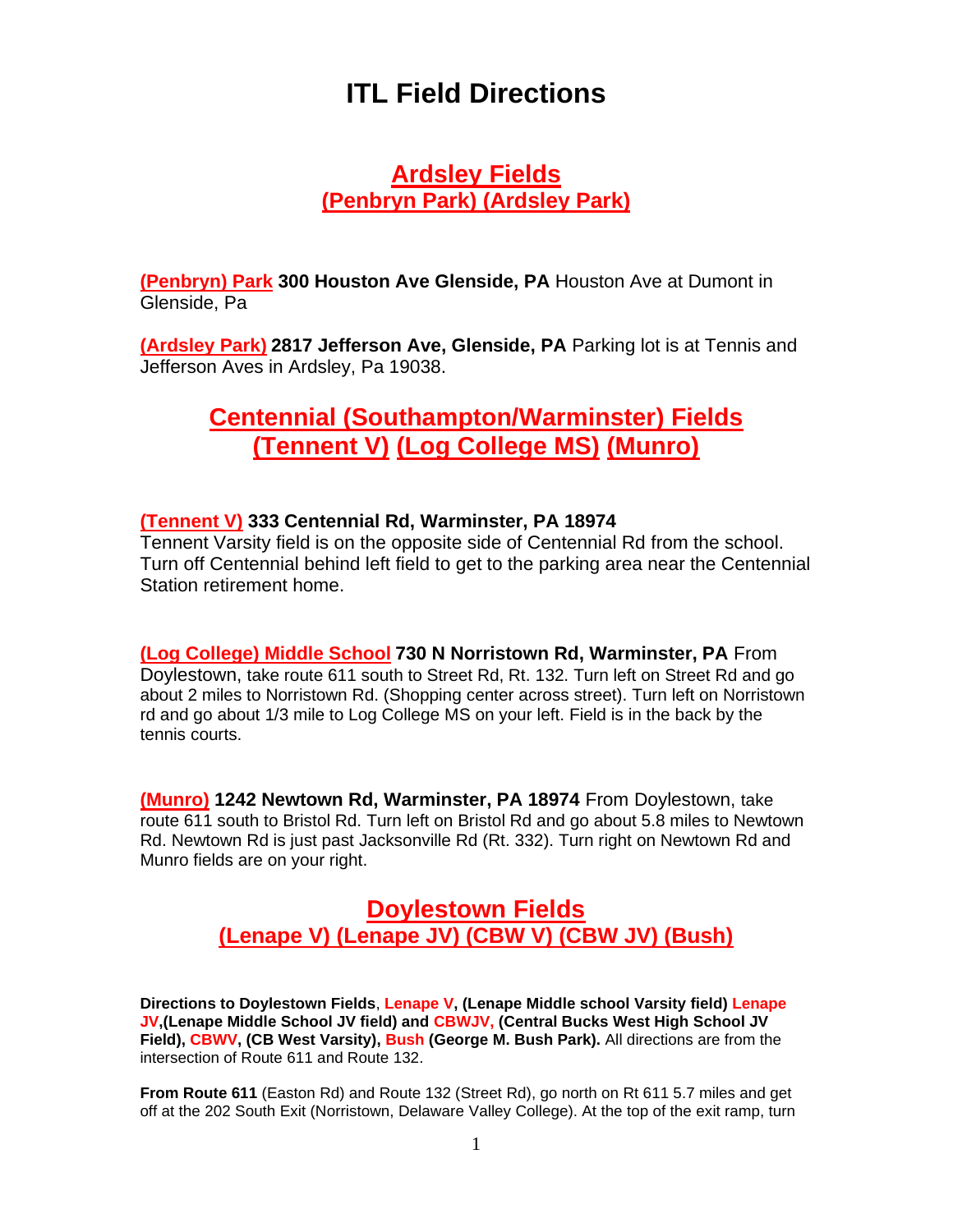left towards Doylestown. All directions to **Lenape V, Lenape JV, CBWV and CBWJV** are from this point.

**(CBW JV)** - turn right at first stop light (Progress Dr.) Follow the road that bends right about .2 mile. Field is on the left. If you get into the town homes, you went too far.

**(CBW V)** - turn right at the third street, turn right at next street, field is on the right just before the stadium

**(Lenape JV)** - turn left at first stop light (Progress Dr.) into Doylestown Hospital. Go to first stop sign and turn right. Field is on the right .15 miles. A small wooden foot bridge in the tree line is all you will see to enter the field. You can park directly across the street in the new Hospital parking lot.

**(Lenape V)** - Go past the first stop light .1 mile. Turn left into Lenape Middle School and go straight back to the end of the parking lot. The field will be directly in front of you.

**(Bush)** - From Route 611 (Easton Rd) and Route 132 (Street Rd), go north on Route 611 7.7 miles. Exit at route 313 East and turn right at the top of the ramp. Go .7 mile and turn left at  $4<sup>th</sup>$ stop light(Cold Spring Creamery Rd.) Go 1.6 miles and turn right onto Burnt House Hill Rd. The first entrance on your right is George M. Bush Park. The field is on your right about 1000 feet.

# **Glenside Fields (Cheltenham JV)**

**(Cheltenham JV) [500 Rices Mill Rd, Wyncote, PA](https://www.bing.com/maps?&ty=18&q=Cheltenham%20High%20School&satid=id.sid%3a222e3fbd-304e-41ee-f881-842b71beb92b&ppois=40.08556365966797_-75.15827941894531_Cheltenham%20High%20School_~&cp=40.085564~-75.158279&v=2&sV=1)** From Chalfont take 309 South, which becomes a highway shortly after you cross Route 63. Once the highway portions ends you will make a left at the first traffic light onto Greenwood Ave, then a slight left at the fork onto Rices Mill Road, then a left onto Panther Rd. Follow Panther Rd. past the school building and there will be a parking lot on the left just before the DO NOT ENTER sign. Field is on the other side of the tennis courts. JV field is located where Panther Road makes a 90 degree turn.

From Plumsteadville take 202 to 309 then follow above. Or you could take 611 south to PA Turnpike West to Fort Washington exit then follow 309 South.

Other approaches can be made from Limekiln Pike, Easton Road, or Highland Avenue.

# **Huntingdon Valley Fields (Murray) (LMHS) (Spaulding)**

#### **(Murray) Avenue Middle School 2551 Murray Avenue, Huntingdon Valley, PA**

Route 232 (Huntingdon Pike) to Red Lion Road. Turn east on Red Lion Road. Turn right at second road (access road to athletic field parking).

Directions to Murray Avenue Middle School: From Southampton and points north: Route 232 (Huntingdon Pike) south to Red Lion Road. Turn left (east) onto Red Lion Road. Travel approximately 100 yards, just past Murray Avenue, then turn right on an unnamed access road into the parking area for the Murray Avenue athletic parking.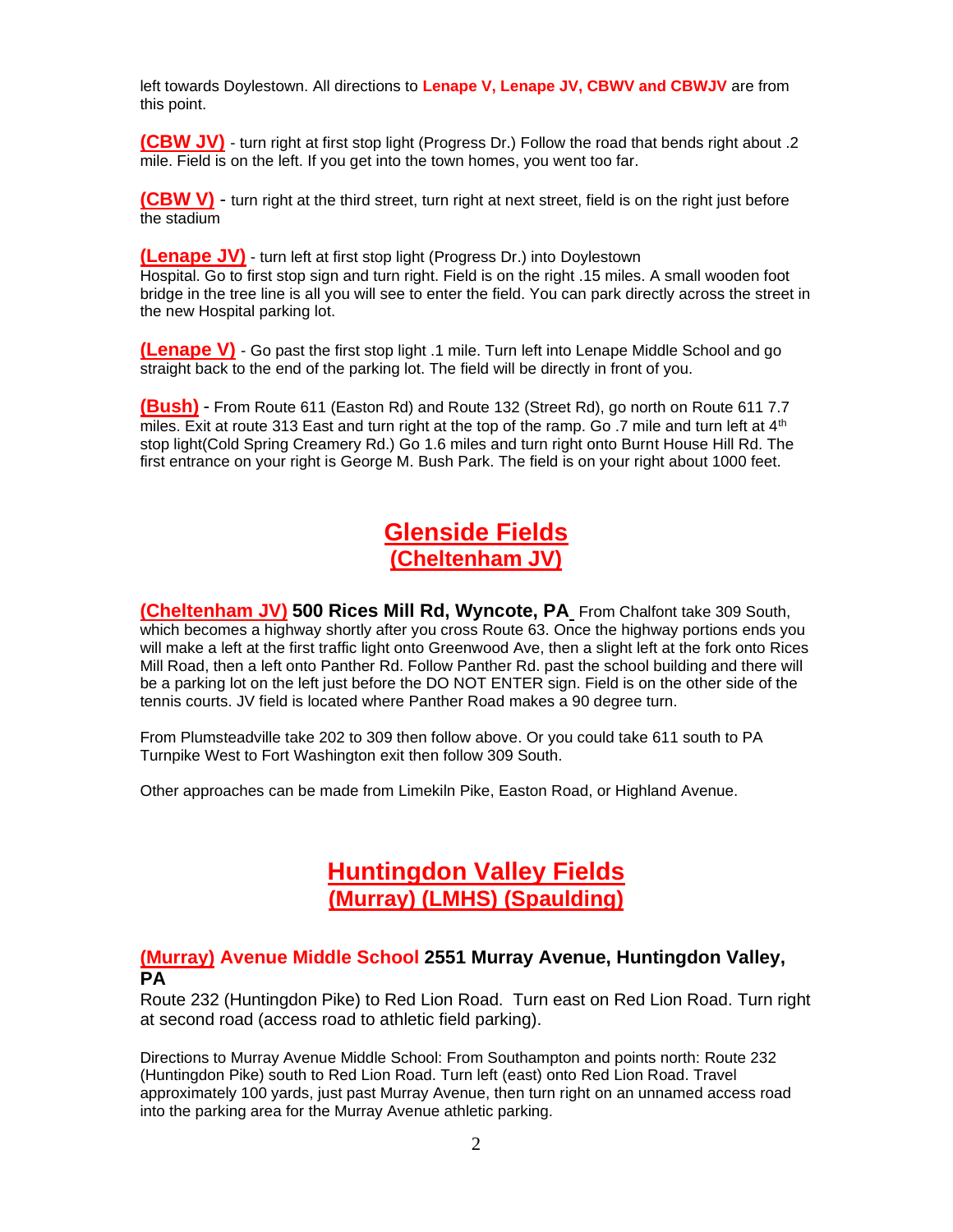From Rockledge, Fox Chase, and points south: Route 232 (Huntingdon Pike) north to Red Lion Road. Turn right (east) onto Red Lion Road. Travel approximately 100 yards, just past Murray Avenue, then turn right on an unnamed access road into the parking area for the Murray Avenue athletic parking.

#### **(LMHS) Lower Moreland High School 555 Red Lion Road, Huntingdon Valley**

Enter LMHS from Red Lion Road. Turn right onto access road at the top of the driveway, and drive around the right side of the school to the parking lot at the back of the school.

**(Spaulding)** Field, Academy of the New Church, Bryn Athyn, PA

From Southampton and points north: Route 232 (Huntingdon Pike) south to Buck Road. Turn left (northeast)on Buck Road. Travel approximately 200 yards, and turn right into the parking area for the Asplundh Field House. Baseball fields are behind the Field House.

From Rockledge, Fox Chase, and points south: Route 232(Huntingdon Pike) north to Buck Road. Turn right (northeast) on Buck Road. Travel approximately 200 yards, and turn right into the parking area for the Asplundh Field House. Spaulding Field is behind the Field House.

### **Holland Fields (St. Leonards) (Big Meadow)**

#### **(St. Leonards)**

**From Doylestown,** take route 611 south to Almshouse Rd. Turn left on Almshouse Rd. and go about 7 miles. At this point, Almshouse becomes Richboro Rd after you cross Second Street Pike ( Rt. 232). Stay on Richboro Rd for 2.5 miles to St. Leonards Rd. Turn right on St. Leonards Rd and go about 1 mile. The field is on your right.

**Alternate Route from Doylestown:** Take Rt. 413 east until it comes to a T intersection in Newtown. Turn right at that light and left at the next intersection. This puts you on the Newtown bypass. Turn right onto Rt. 532s (Buck rd.)Go to second stop light and turn right onto Middle Holland rd. Take Middle Holland Rd to St Leonards Rd. Turn right on St. Leonards Rd. and go 1/4 mile to fields on your left.

**Alternative route:** From 611 South, turn left on to Street Rd. - Continue on Street Rd. for approx. 1.3 miles then turn left on to Jacksonville Rd. - Continue on Jacksonville Rd. for approx. 3.7 miles, to the end, then turn right on to Rt. 332 (Almshouse Rd.) continue on Rt. 332 for approx. 7.4 miles, then turn right onto St. Leonard's Rd. - the fields are approx. 1 mile on left.

**(Big Meadow) 250 Stoney Ford Rd, Holland, Pa 18966**. Driving from Holland middle school/Hillcrest Elementary, (intersection of East Holland and Buck Rds) proceed north on Buck Rd (rt. 532) approximately 1 mile to a traffic and turn right on Stoney Ford Rd. The field is on the left about  $\frac{3}{4}$  mile.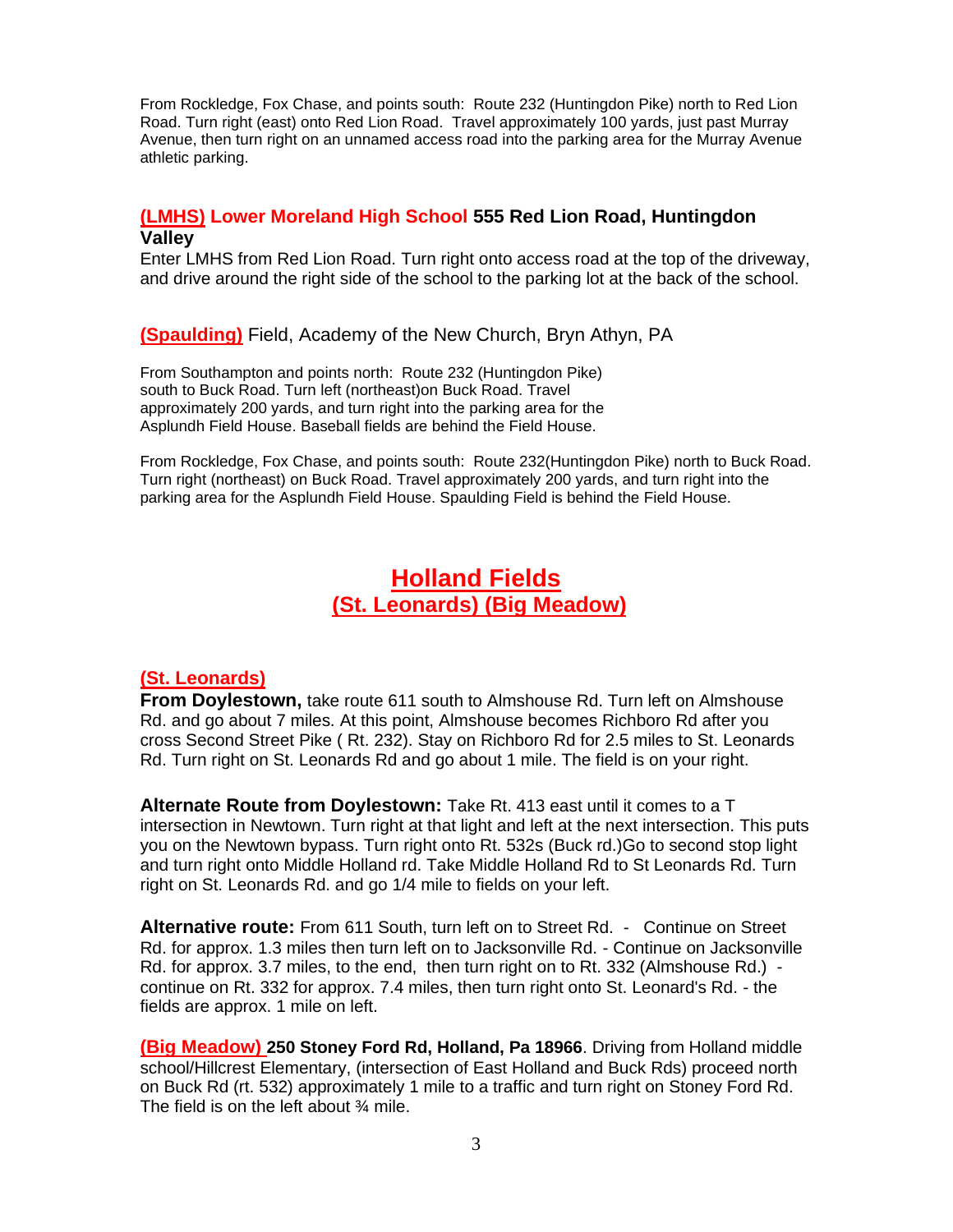### **Langhorne Fields (Community Park)**

**(Community Park) 2600 Langhorne/Yardley Road, Langhorne** Langhorne AA Travel Baseball teams play games at "Community Park" on Langhorne/Yardley Road near Neshaminy School District's Maple Point Middle School and at that the Maple Point Middle School.

### **Lenape Valley Fields (North branch) (Unami)**

**(North Branch): 207 Park Ave, Chalfont** From the intersection of Rt 202 Bus and Rt 152 in the middle of Chalfont, head north on route 152, Main St. Go about 1/8 mile and turn right on Park Ave. Go about 1 mile to fields on the left behind Police Station.

**(Unami) Middle School:** Follow route 202 north from Montgomeryville to Chalfont, Pa. Go past route 152 and turn right on Moyer Rd. Unami Middle School is on the right at the end.

#### **Northampton Fields (CC190) (CC290)**

**(CC190) 405 Newtown-Richboro Rd (Rte 332) Richboro Pa.** From the center of Richboro (Routes 232 & 332), take 332 east towards Newtown. The Northampton community fields are about one mile on the left. Turn left at the main entrance where Rec Center sign is. CC190 field is 2nd field on left.

**(CC290) 405 Newtown-Richboro Rd (Rte 332) Richboro Pa.** From the center of Richboro (Routes 232 & 332), take 332 east towards Newtown. The Northampton community fields are about one mile on the left. Go past the main entrance with the big sign and make the next left turn. The CC290 field is clearly marked on the right.

# **Pennridge Fields**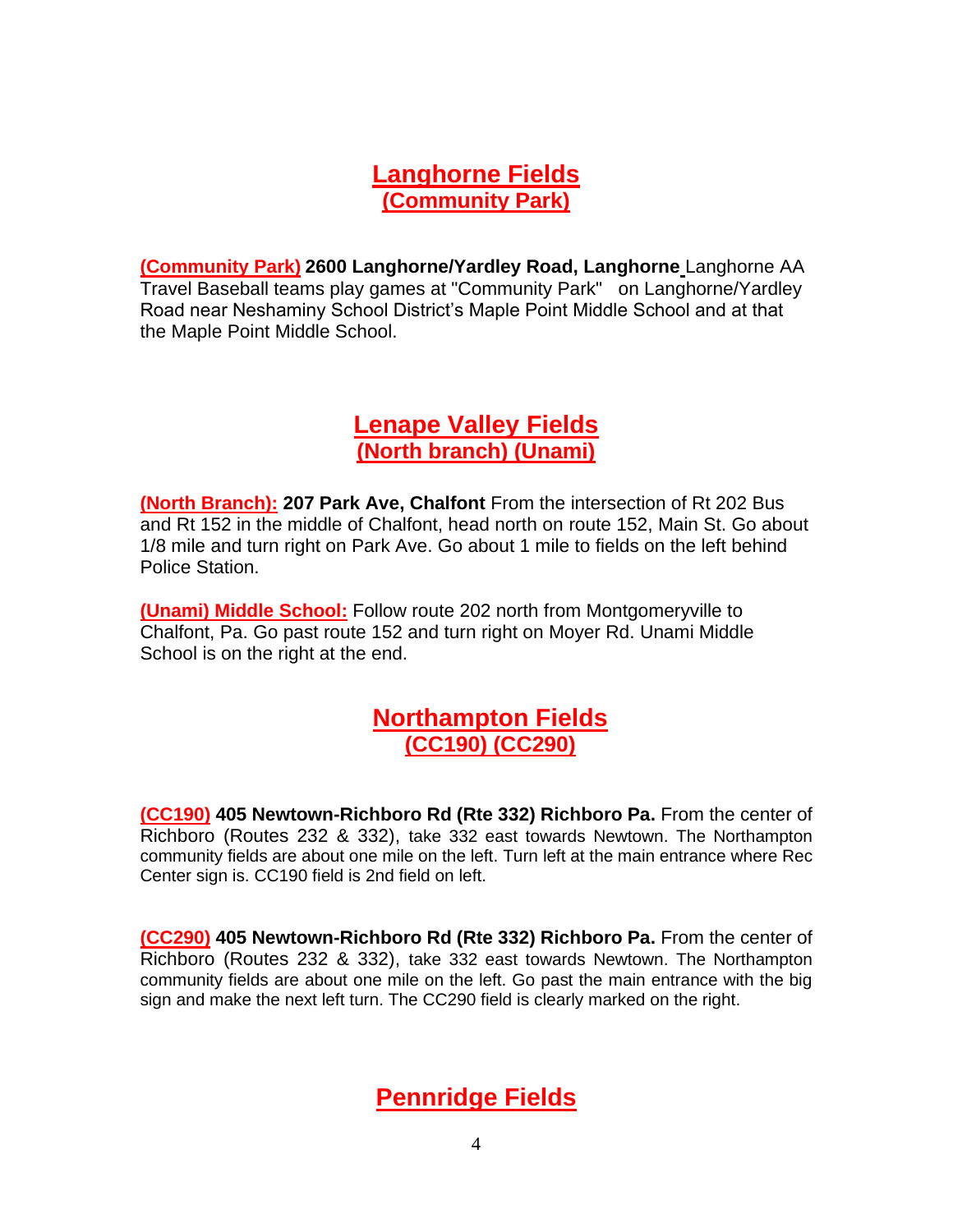#### **James Memorial Park (Pennridge)**

**(Pennridge)** Take Route 309 North to the Perkasie exit (grand view hospital). Turn left at the end of the exit ramp. Turn left on Ridge Pike, (rt 563) and go about 1/4 mile to the field on your right next to the Pennridge Regional Police Dept.

#### **Plumstead Fields (Hanusey Park) (Allohaken) (Tohickon)**

**Joseph E. (Hanusey) III Community Park 4757 Gordon Road, Doylestown** From North Easton Road and Swamp Road (Rt. 313), drive north on North Easton Road for 0.8 miles and turn left on Sawmill Road (traffic light and Fred Beans Ford on the left). Drive 0.2 miles and make 1<sup>st</sup> right onto Gordon Road. Go 0.7 miles and Hanusey Park will be on the right.

**(Allohaken) Park 4731 Landisville Road, Doylestown** From Rt.611 and Rt.132 (Street rd), drive north on 611 9.2 miles and turn right on Connector A. Go about 500 feet and turn right on Silo Hill Rd. Go to T and turn left on Point Pleasant Pike. Go 1 mile and turn right on Bergstrom Rd. Follow Bergstrom to the end (1+ miles). Field is on the left corner of Bergstrom Rd. and Landisville Rd. ( If you miss Connector A, go to the stop light and turn right on Silo Hill Rd and follow to Point Pleasant Pike) - 4731 Landisville Road at Bergstrom Road **(Tohickon) Middle School 5051 Old Easton Road Doylestown** From Rt.611 and Rt.132 (Street rd), drive north on 611 9.2 miles and turn right on Connector A. Go about 500 feet and turn right on Silo Hill Rd. Go to T and turn left on Point Pleasant Pike. Go .5 miles and turn left on Old Easton Rd Connector (second left). Go 1 mile and Tohickon Middle School is on the right.

#### **Roslyn Fields Abington HS Fields (AHS)**

**(Roslyn)** From Doylestown, take route 611 south about 12 miles to Susquehanna Rd. Turn right on Susquehanna Rd and go to second light (Jericho Rd.) and turn left into the school. 1<sup>st</sup> field is on the right.

#### **Somerton Fields (Somerton)**

**(Somerton) 1400 Southampton Rd, Philadelphia** From the intersection of Bustleton Pike (Rt 532) and Street Rd (Rt 132) in Feasterville, head east on Street Rd. Pass Philmont Ave and turn right onto Trevose Ave. just past the railroad tracks. Go about a mile on Trevose Rd and turn left on Southampton Rd. Somerton Youth Center is about a mile on the right. ITL games are on Field 4.

> **Upper Dublin Fields Upper Dublin High School (UDHS)**